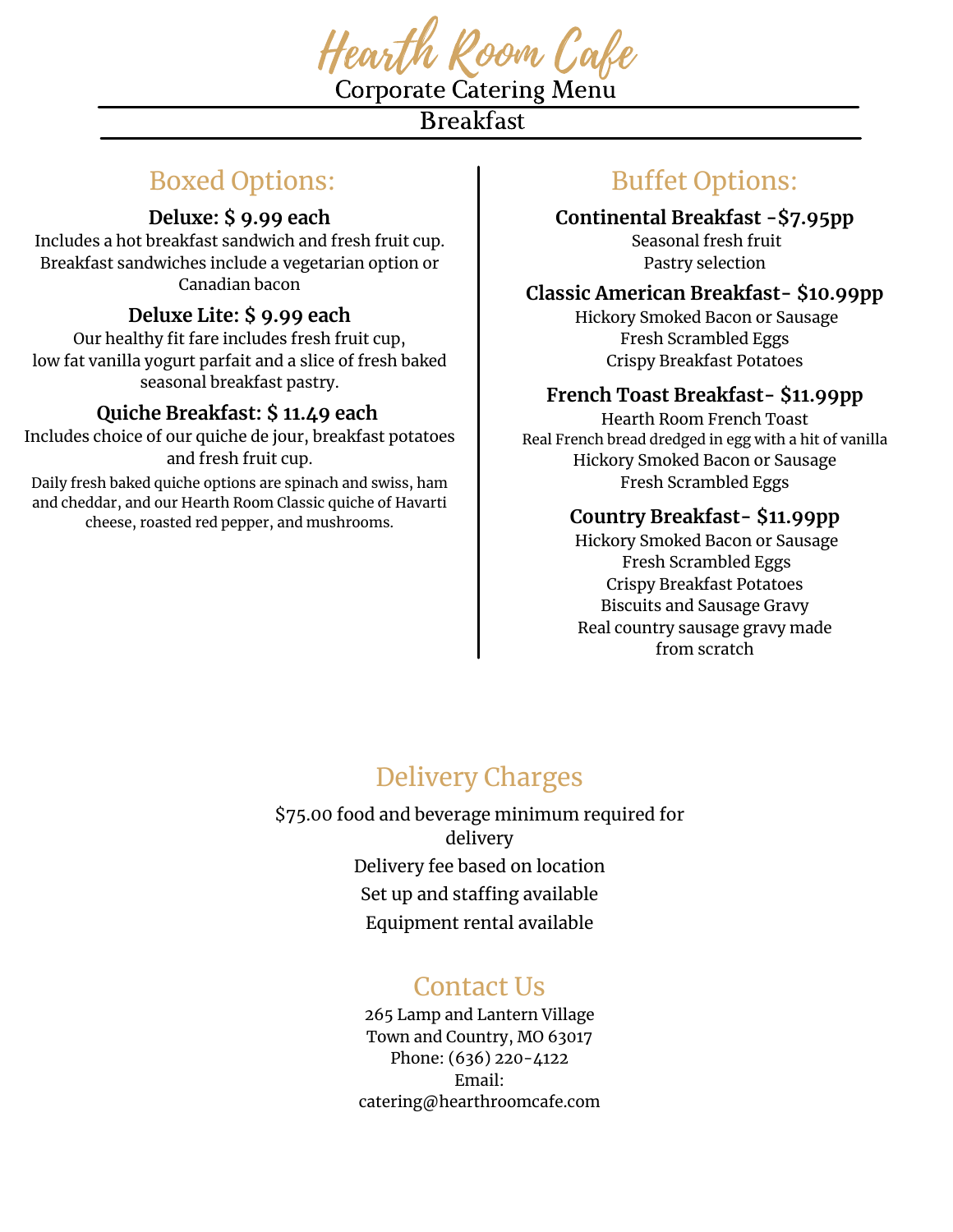

Corporate Catering Menu

Lunch

## Boxed Lunches:

### \$11.95 per box

Enjoy a specialty lunch that includes a sandwich or wrap, side, pickle, and a sweet treat. All box lunches will include the same choice side.

#### **Sandwiches:**

Ranchers Beef Hearth Room Ham and Cheese Club Melt Chicken Salad Tuscan Chicken Veggie Sandwich Reuben

#### **Wraps:**

Chicken Club Buffalo Chicken Asian Chicken Gyro

**Sides:** Homemade Chips Cucumber Salad Pasta Salad Asian Slaw Fresh Fruit Cup

# Boxed Salads:

### \$ 12.95 per box

Includes house made dressing, fresh bread, and a sweet treat Chicken Club Chicken Caesar Spinach Salad with Grilled Chicken Greek Salad with Grilled Chicken Asian Chicken Salad

## Platter Options:

**Wrap Platter:**

Small (5 wraps) \$35.00 Large (10 wraps) \$65.00

**Sandwich Platter:**

Small (5 sandwiches) \$40.00 Large (10 sandwiches) \$75.00

#### **Assorted Mini Signature Sandwich Platter**

Try our gourmet variety of miniature sandwiches \$17.00 per dozen

### Your choice of:

Ham and Havarti cheese with tomato and pesto Turkey and Swiss with spinach and herb spread Roast beef and Cheddar with horseradish and scallions Chicken salad sandwich (\$19.00 per dozen)

## Specialty Items for a Crowd:

### **Garden Salad**

Choice of Two Dressings Regular (serves 10-12) \$19.75 Large (serves 22-24) \$35.75

Dressing Options: Ranch, Sweet Italian, Greek Vinaigrette, Balsamic Vinaigrette, and Raspberry Poppy Seed

### **Fresh Fruit**

Regular (serves 16-18) \$39.75 Large (serves 32-36) \$69.75 Individual Fruit Cup \$3.79

## **Add-On Sides**

\$5.95 per pound Chips Asian Slaw Cucumber Salad Pasta Salad